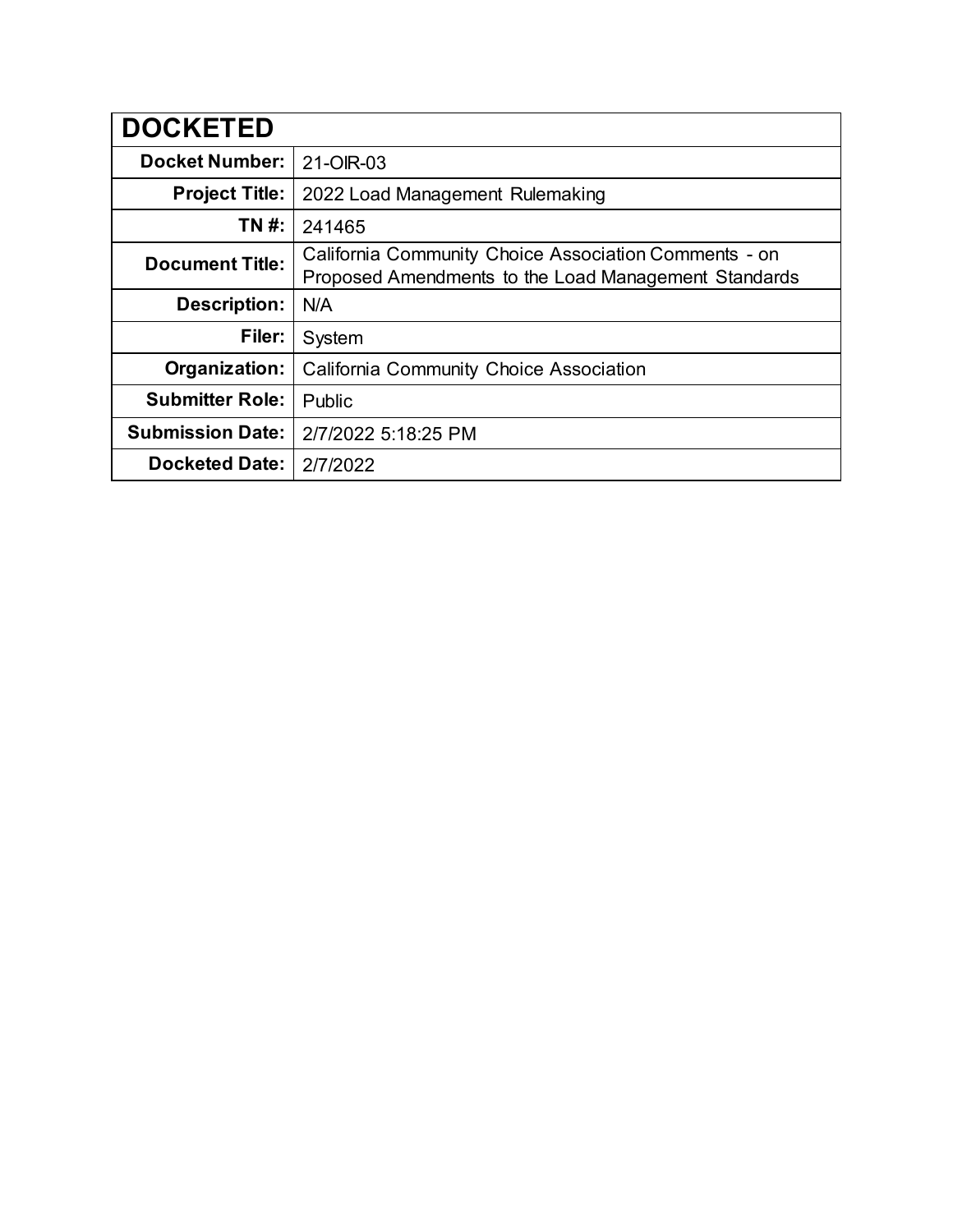Comment Received From: California Community Choice Association Submitted On: 2/7/2022 Docket Number: 21-OIR-03

# on Proposed Amendments to the Load Management Standards

Additional submitted attachment is included below.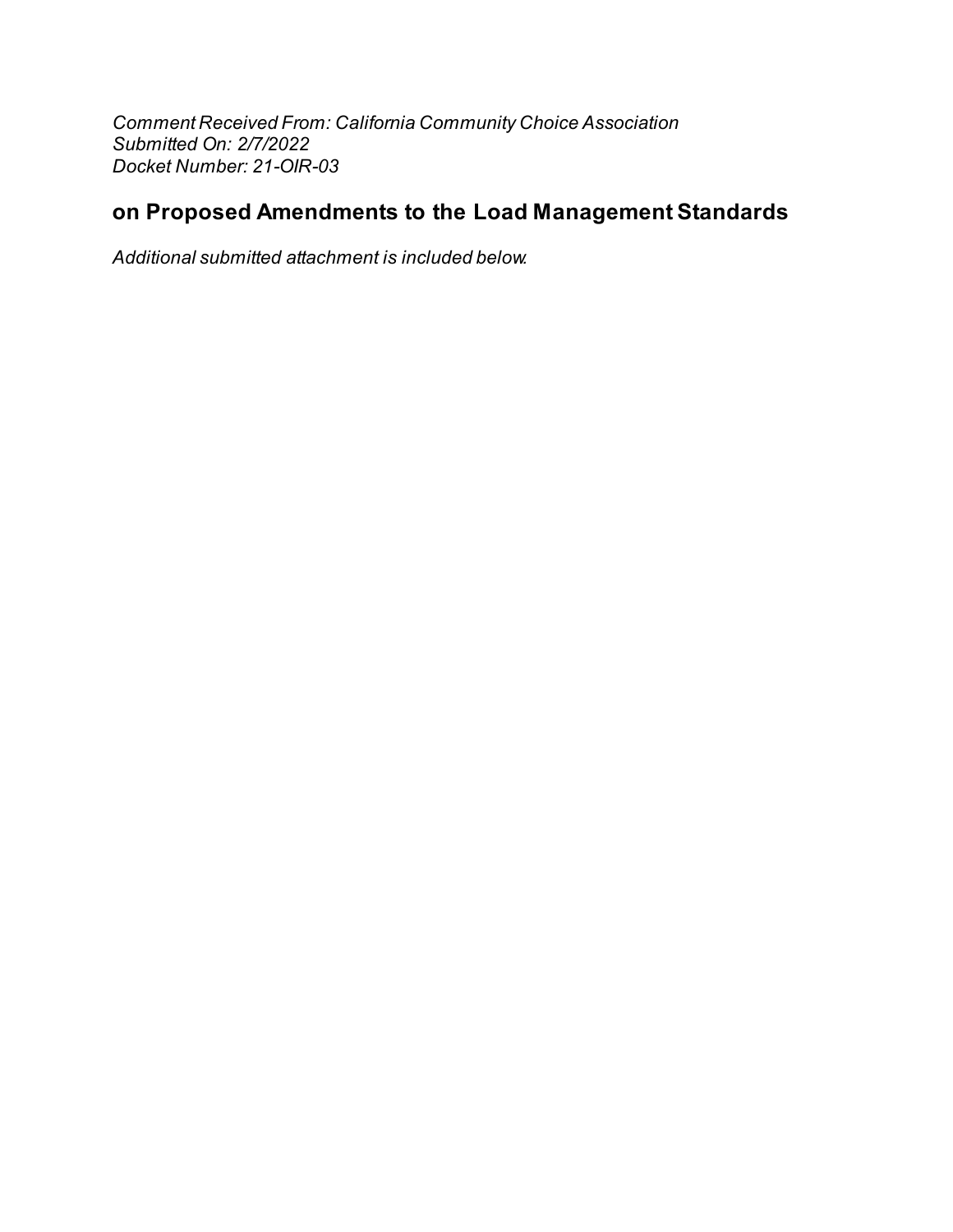#### **STATE OF CALIFORNIA ENERGY RESOURCES CONSERVATION AND DEVELOPMENT COMMISSION**

In the Matter of:

2022 Load Management Rulemaking Docket No. 21-OIR-03

## **CALIFORNIA COMMUNITY CHOICE ASSOCIATION'S COMMENTS ON THE PROPOSED AMENDMENTS TO THE LOAD MANAGEMENT STANDARDS CONTAINED IN THE CALIFORNIA CODE OF REGULATIONS, TITLE 20**

Evelyn Kahl General Counsel and Director of Policy Leanne Bober Senior Counsel CALIFORNIA COMMUNITY CHOICE ASSOCIATION One Concord Center 2300 Clayton Road, Suite 1150 Concord, CA 94520 (415) 254-5454 [regulatory@cal-cca.org](mailto:regulatory@cal-cca.org)

February 7, 2022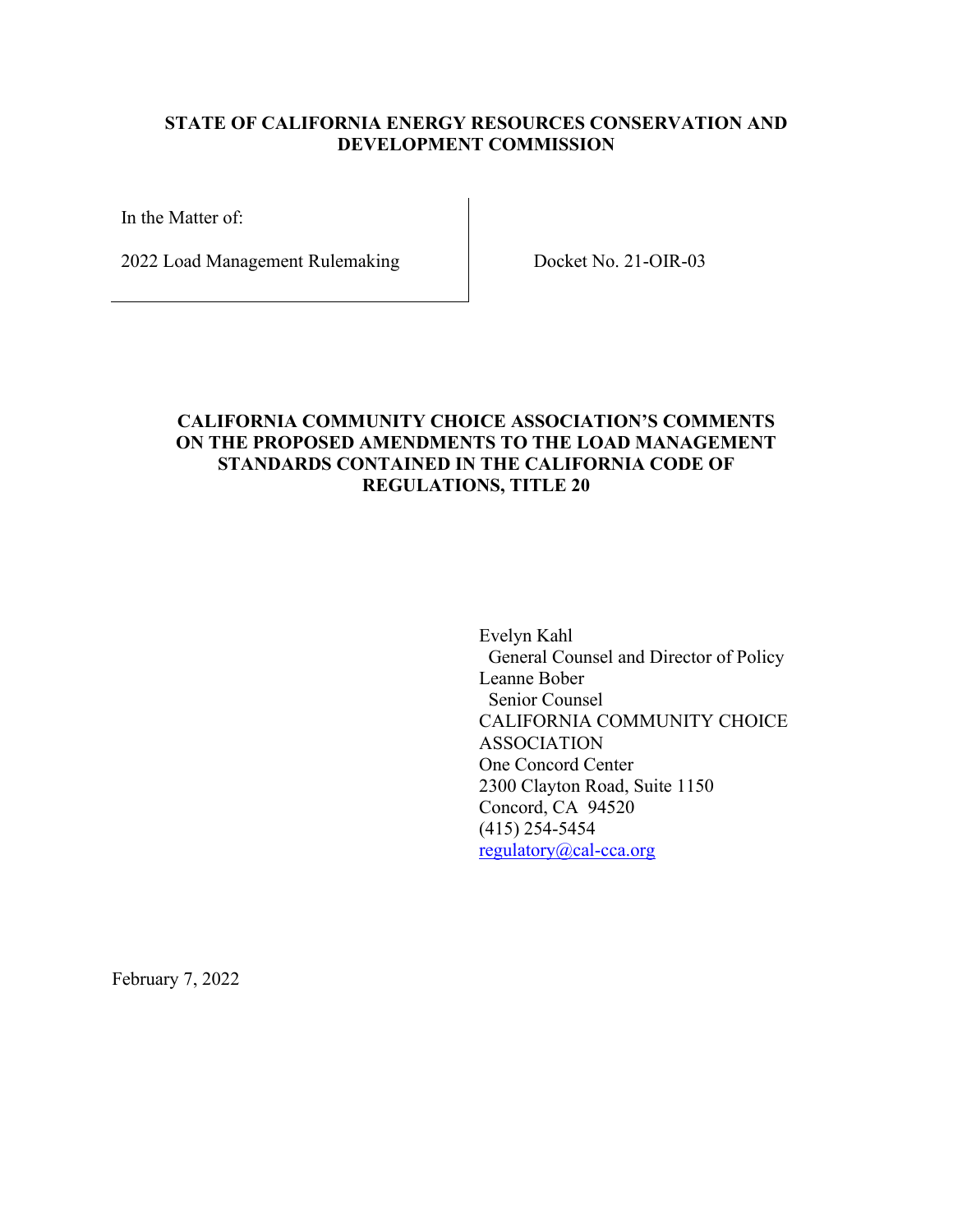### **STATE OF CALIFORNIA ENERGY RESOURCES CONSERVATION AND DEVELOPMENT COMMISSION**

In the Matter of:

2022 Load Management Rulemaking Docket No. 21-OIR-03

### **CALIFORNIA COMMUNITY CHOICE ASSOCIATION'S COMMENTS ON THE PROPOSED AMENDMENTS TO THE LOAD MANAGEMENT STANDARDS CONTAINED IN THE CALIFORNIA CODE OF REGULATIONS, TITLE 20**

The California Community Choice Association<sup>[1](#page-3-0)</sup> (CalCCA) submit these Comments on

the proposed *Amendments to the Load Management Standards Contained in the California Code of Regulations (CCR), Title 20* (Amendments), issued by the California Energy Commission

(Commission) on December 22, 2021.

## **I. INTRODUCTION AND SUMMARY OF RECOMMENDATIONS**

The Amendments require "utilities" to adopt hourly marginal cost rates, employing a very specific Commission-mandated methodology, to be inputted into the Commission's Market Informed Demand Automation Server (MIDAS) in the service of encouraging customersupported load management. CalCCA supports the Commission's efforts; indeed, community choice aggregators (CCAs) continue to evaluate load-management tools for their customers, although these efforts are challenged by limited access to investor-owned utility (IOU) real-time

<span id="page-3-0"></span><sup>1</sup> California Community Choice Association represents the interests of 22 community choice electricity providers in California: Apple Valley Choice Energy, Central Coast Community Energy, Clean Energy Alliance, Clean Power Alliance, CleanPowerSF, Desert Community Energy, East Bay Community Energy, Lancaster Choice Energy, Marin Clean Energy, Peninsula Clean Energy, Pico Rivera Innovative Municipal Energy, Pioneer Community Energy, Pomona Choice Energy, Rancho Mirage Energy Authority, Redwood Coast Energy Authority, San Diego Community Power, San Jacinto Power, San José Clean Energy, Santa Barbara Clean Energy, Silicon Valley Clean Energy, Sonoma Clean Power, and Valley Clean Energy.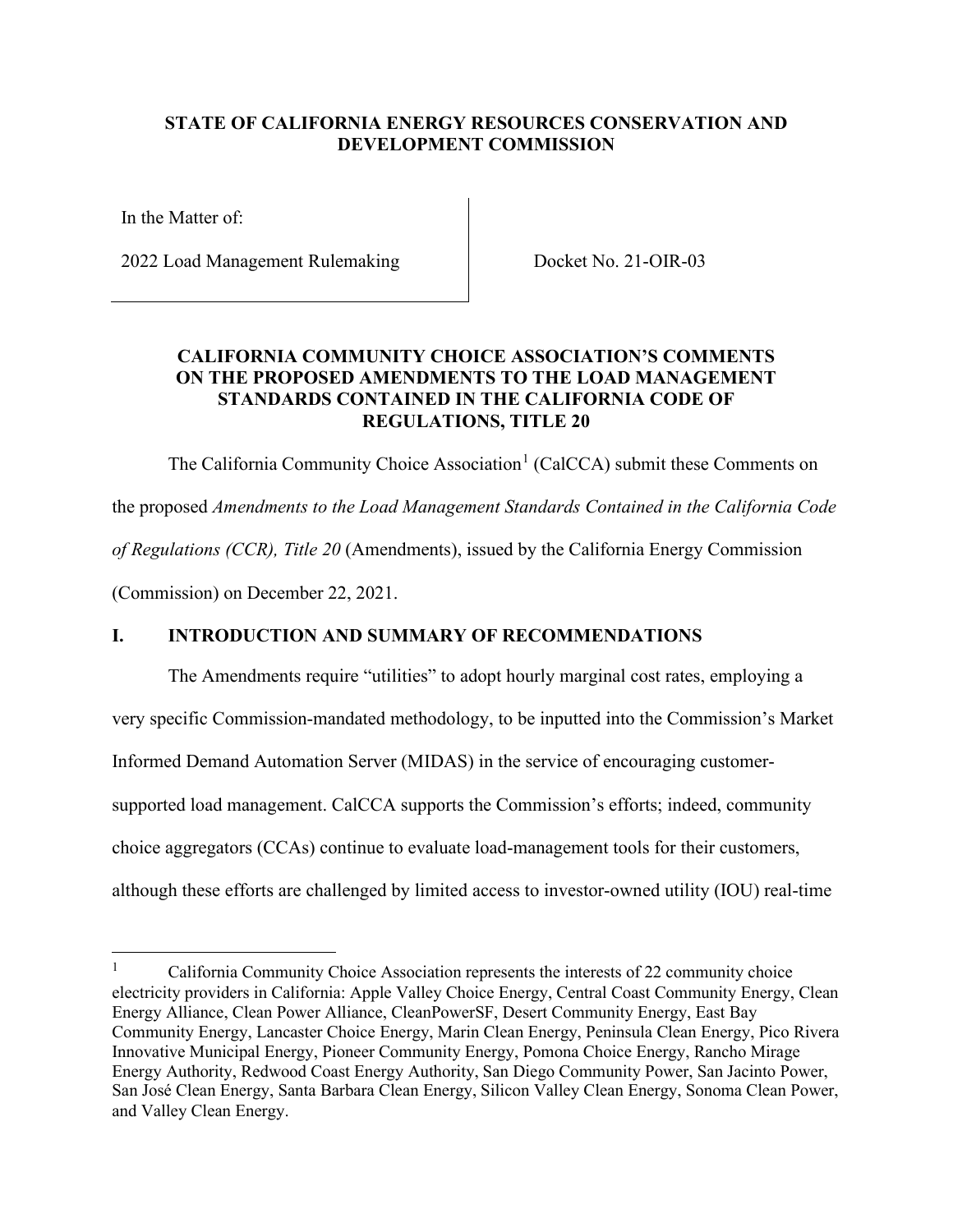customer data. CalCCA further supports the general concept of a statewide automated system incorporating time and location-dependent signals, like MIDAS, as a tool to incentivize automation service providers to create products to automate demand flexibility. CalCCA parts company with the Commission, however, on the Commission's legal authority to mandate its prescriptive rate methodology for CCAs.

The Amendments step beyond the load management jurisdiction granted to the Commission under Public Resources Code (PRC) section [2](#page-4-0)5403.5.<sup>2</sup> The statute, enacted in 1976, authorized the Commission to ensure that utilities were controlling their load before authorizing the construction of additional generating resources under its siting jurisdiction. The Commission's legal authority extends to "utilities," and arguably only those regulated by the California Public Utilities Commission (CPUC). Notably, in 1976 when the legislature granted jurisdiction under the statute, CCAs did not exist, and the Legislature has never amended the statute to include CCAs. Despite clear statutory language and consistent regulatory history, however, the Amendments expressly extend the marginal cost rate mandate to CCAs.

Not only do the Amendments apply the new standards to CCAs, but they expand the application of the load management standards and the definition of "utility" to include CCAs for purposes of all load management regulations located in Article 5 (sections  $1621-1625$ ).<sup>[3](#page-4-1)</sup> These modifications therefore effectively apply to CCAs all existing load management standards, including sections 1622 (residential electric water heaters and air conditioners), 1624 (swimming pool filter pumps), and 1625 (non-residential load management standard)). Likewise, the expanded definition of "utility" to include CCAs will set a precedent for any future regulations promulgated under the 1976 statutory authority.

<span id="page-4-0"></span><sup>2</sup> Cal. Pub. Res. Code § 25403.5.

<span id="page-4-1"></span><sup>3</sup> Cal. Code of Regs, Title 20, Article 5, §§ 1621-1625.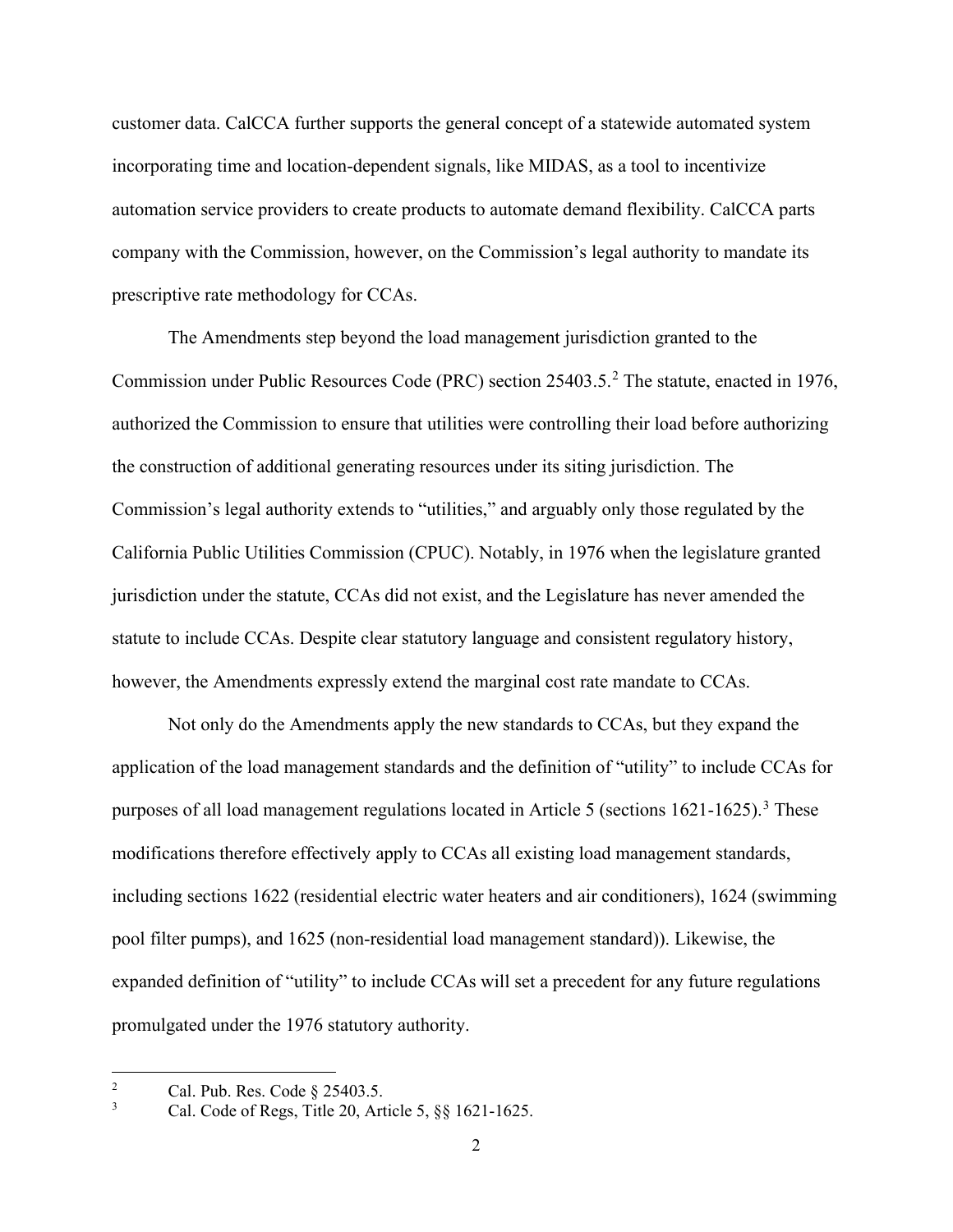The Amendments overstep the Commission's jurisdictional boundaries not only by including CCAs within the scope of regulations without legal authority but by mandating a specific rate methodology that infringes on CCA governing boards' exclusive ratemaking authority. Assembly Bill (AB) 117, enacted in 2002, established a regulatory structure in which CCA customers' rates are approved by their local governing boards.<sup>[4](#page-5-0)</sup> Unlike IOUs, CCA rates are not overseen by the CPUC or, by the Final Staff Report's own admission, the Commission.<sup>[5](#page-5-1)</sup> Despite these limitations, the Amendments step squarely into the ratemaking arena, requiring CCAs to implement a very specific rate methodology and giving the Commission, not CCA governing boards, the right to impose injunctive relief or penalties on CCAs that do not comply.

The Commission attempts to justify this overreach on several grounds. First, it claims, unpersuasively, that its actions are not ratemaking. A quick glance at section 1623(a)(1) of the Amendments, which prescribes the rate methodology and the required rate elements, proves otherwise. Second, it claims that the Legislature intended for CCAs to be included within the scope of the statute by referencing utility "service territories." This rationale ignores the fact that the statute was enacted in 1976, long before CCAs were authorized in 2002, and has never been amended to include them. Third, it claims that, practically, it is important to include CCAs to optimize the benefits of MIDAS. While CCA participation will no doubt enhance the usefulness of MIDAS, practical observations do nothing to change legal authority.

To resolve these unlawful infringements on CCA rate autonomy and operations, CalCCA requests the following revisions to the Amendments:

<span id="page-5-0"></span><sup>4</sup> AB 117, Stats. 2002; ch. 838 (codified at Cal. Pub. Util. Code § 366.2(c)(1)).

<span id="page-5-1"></span><sup>5</sup> Herter, Karen and Gabin Situ, 2021. *Analysis of Potential Amendments to the Load Management Standards: Load Management Rulemaking, Docket Number 19-OIR-01.* California Energy Commission. Publication Number: CEC-400-2021-003-SF (Final Staff Report) at 17 ("[s]pecific to rate structure, the CEC does not have exclusive or independent authority. For example, rates proposed in compliance with the load management standards are subject to approval by . . . CCA governing boards . . . .").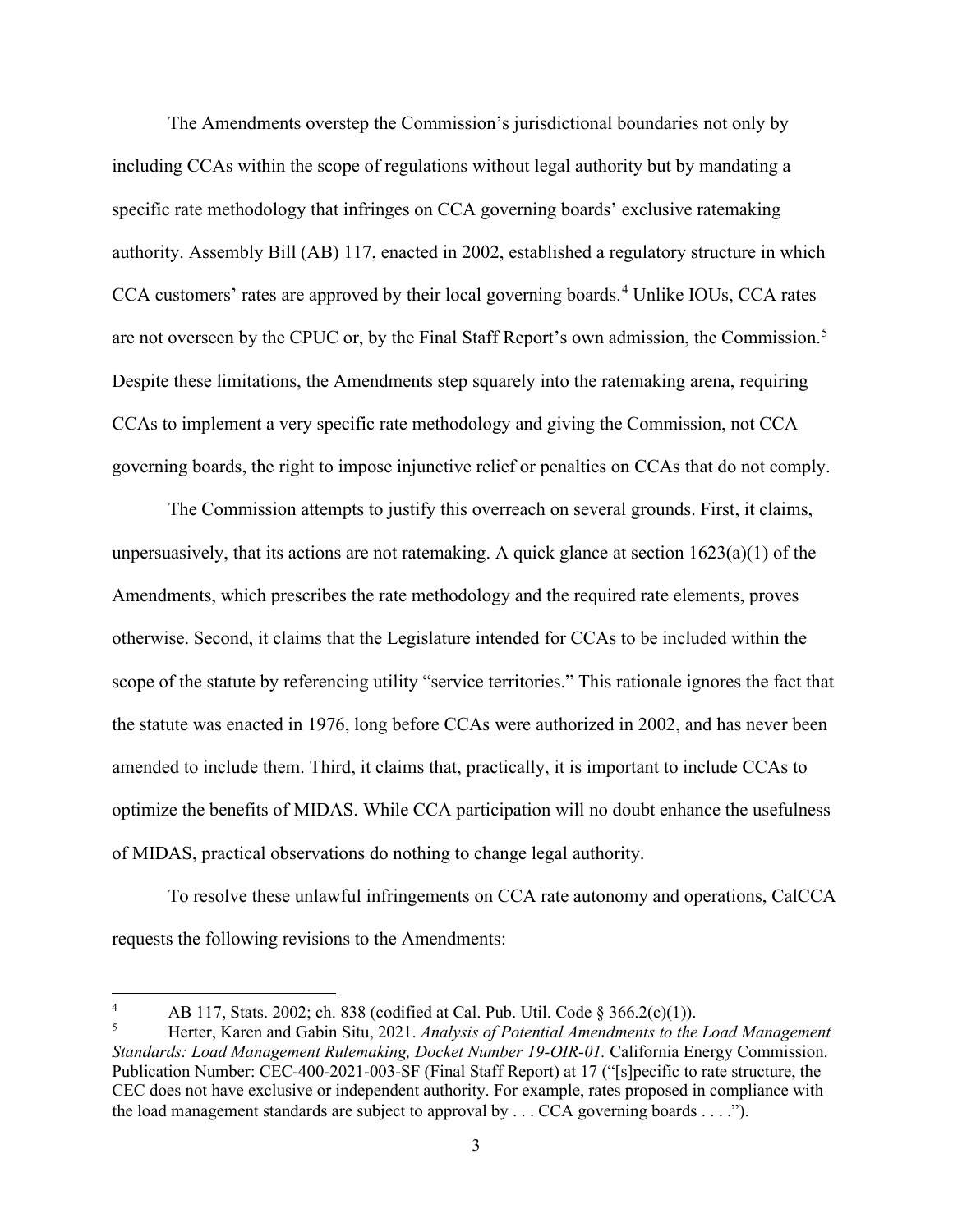- Apply the marginal cost rate requirements to CCAs on a *voluntary* basis;
- Leave approval of any CCA marginal cost rate to the CCA governing boards; and
- Limit the application of the load management standards on CCAs and remove CCAs from the definition of "Utility" to avoid the inadvertent imposition of other existing and future load management standards on CCAs.

With these changes, CalCCA looks forward to supporting the Commission's foundational goal of encouraging customer-supported load management and further developing MIDAS in a manner that best promises effectiveness for CCA customers and responds to the directives of CCA governing boards.

## **II. THE AMENDMENTS MANDATE A SPECIFIC RATE METHODOLOGY, REQUIRING ADOPTION OF HOURLY LOCATIONAL MARGINAL COST RATES WITH REQUIRED ELEMENTS FOR EACH CUSTOMER CLASS**

The Amendments mandate that CCAs (in addition to the IOUs and publicly-owned

electric utilities (POUs)) *develop and submit to their rate approving body within one year of the* 

*effective date of the regulations at least one marginal cost rate for each customer class*. [6](#page-6-0)

"Marginal cost" or "locational marginal cost" is defined as "the change in current future electric

system cost that is caused by a change in electricity supply and demand during a specified time

interval at a specified location."[7](#page-6-1) The Amendments specify the elements of the marginal cost

rates and require the following calculation:

Total marginal cost shall be calculated as the sum of the marginal energy cost, the marginal capacity cost (generation, transmission, and distribution), and any other appropriate time and location dependent marginal costs on a time interval of no more than one hour. Energy cost computations shall reflect locational marginal cost pricing as determined by the associated balancing authority, such as the California Independent System Operator, the Balancing Authority of Northern California, or other balancing authority. Marginal cost computations shall reflect the variations in the probability and value of system reliability of each component (generation, transmission, and distribution). Social cost

<span id="page-6-0"></span><sup>6</sup> Amendments  $\S$  1623(a).

<span id="page-6-1"></span><sup>7</sup> *Id.*, at § 1623(c)(7).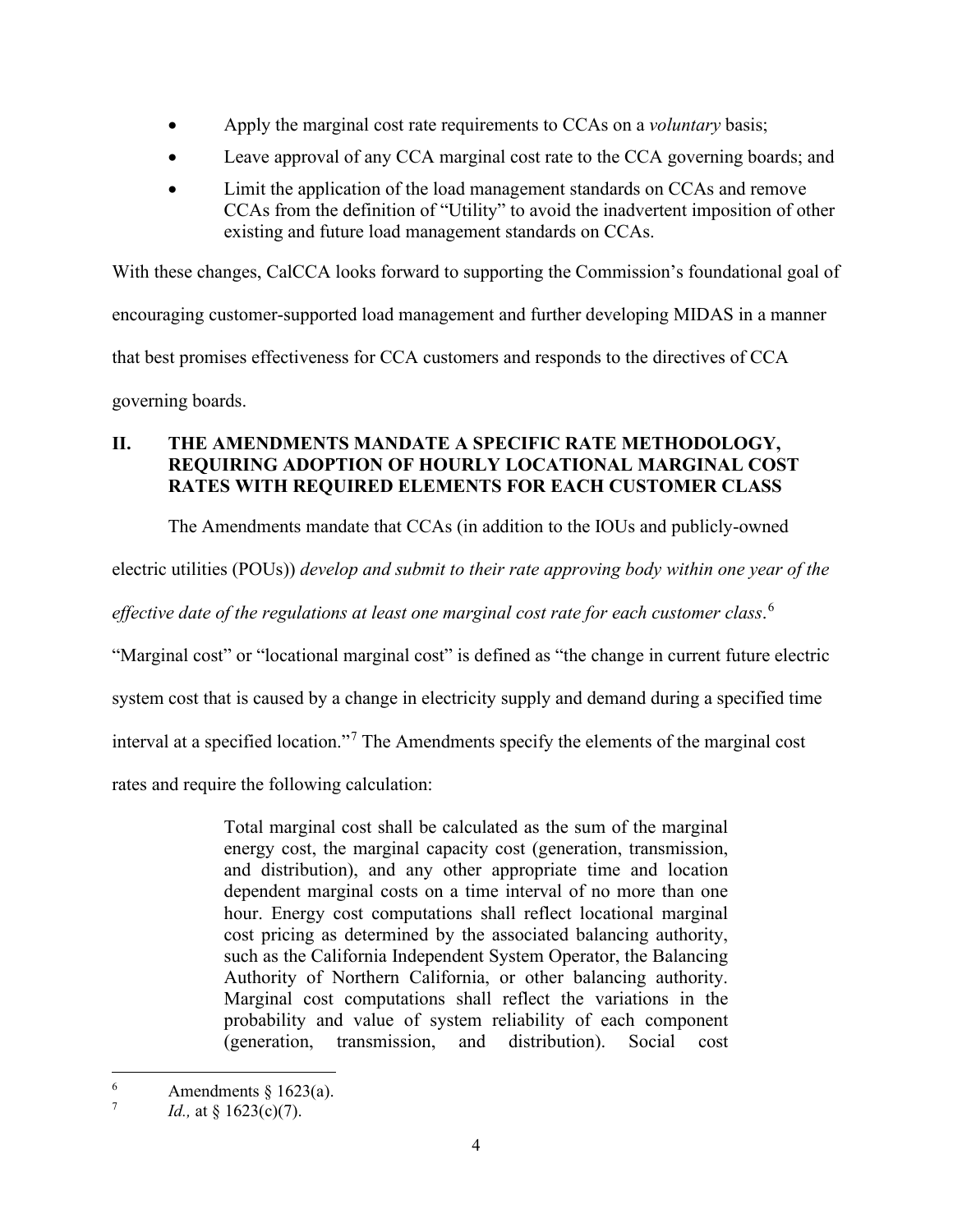computations shall reflect, at a minimum, the locational marginal cost of associated greenhouse gas emissions.*[8](#page-7-0)*

Failure to comply with the proposed regulations can trigger the Executive Director filing a complaint with the Commission or seeking injunctive relief.<sup>[9](#page-7-1)</sup>

The regulation treads on the ratemaking authority of the CPUC, POU boards, and CCA governing boards. Not only does it mandate the high-level methodology that must be employed – marginal cost vs. embedded cost – it goes into meaningful detail regarding the calculation of the rate. As explained below, by enveloping CCAs into the application of the load management standards, the Amendments have the effect of unlawfully mandating that CCAs adopt particular rates. It specifies the rate elements, including transmission, generation, and distribution costs. It further specifies the frequency of change in the rate to one hour or less. It also specifies the source of the marginal costs – in the case of CCAs, the California Independent System Operator (CAISO) locational marginal cost. Finally, it specifies that the rate must be developed separately for each customer class. The mandated detail goes far beyond the scope of a "rate structure."

## **III. THE COMMISSION SHOULD REVISE THE AMENDMENTS TO ALLOW CCA PARTICIPATION IN THE PROPOSED RATE PROGRAM ON A VOLUNTARY BASIS, LEAVING RATE APPROVAL TO CCA GOVERNING BOARDS**

The Commission promulgates the Amendments under the Warren-Alquist Act, PRC section 25403.5. However, section 25403.5 does not grant the Commission authority to impose standards for electrical load management on CCAs and, particularly, does not impose on CCAs those standards that include "adjustments in rate structure." Indeed, the Final Staff Report accompanying the Amendments *acknowledges* the lack of ratemaking authority over CCAs.[10](#page-7-2)

<span id="page-7-0"></span><sup>&</sup>lt;sup>8</sup> *Id.*, at  $\S$  1623(a)(1).

<span id="page-7-1"></span><sup>9</sup> *Id.*, at § 1621(f) (allowing the Executive Director to file a complaint with the Commission or seek injunctive relief for, among other reasons, violation of the provisions of the load management regulations).

<span id="page-7-2"></span><sup>&</sup>lt;sup>10</sup> Final Staff Report at 16-17.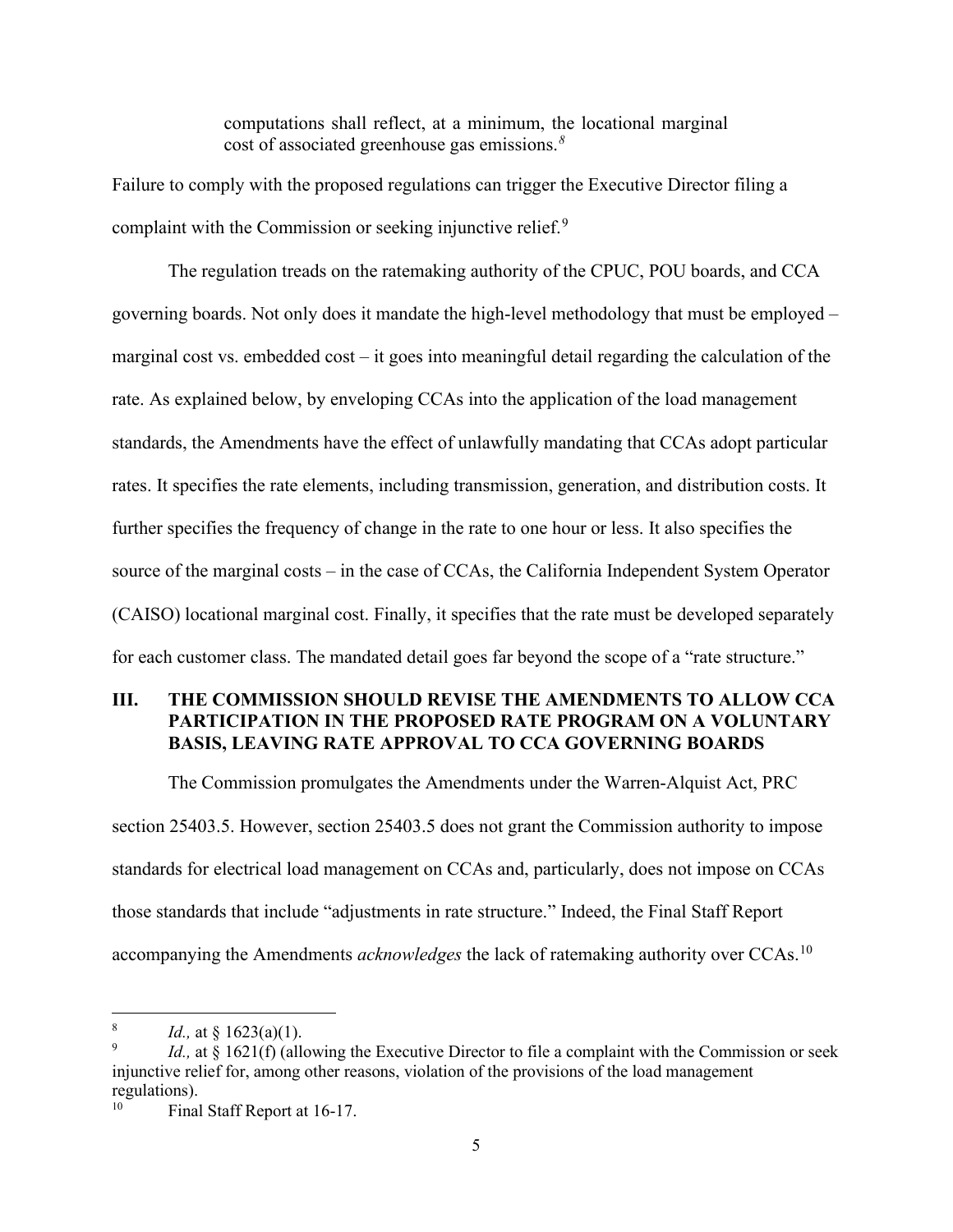The Final Staff Report attempts, however, to rationalize shoe-horning CCAs into the program on grounds that (1) the Amendments propose a "rate structure," rather than a rate, (2) CCAs provide service within the service area of the IOUs, and (3) including CCA customers is necessary to ensure the success of the load management program.<sup>11</sup> As set forth more fully below, none of these arguments can cure the Commission's lack of jurisdiction to *mandate* CCA adoption of a specific rate design. Any CCA inclusion in the program therefore must be on a voluntary basis.

#### **A. Public Resources Code Section 25403.5 Does Not Grant the Commission Authority to Mandate Application of the Load Management Standards to CCAs**

PRC section 25403.5 was enacted in 1976 with the purpose of mandating that a utility certify its compliance with load management standards before the Commission would approve a new generation project.<sup>12</sup> Subsection 25403.5(a) requires that the Commission "adopt standards by regulation for a program of electrical load management for each *utility service area*."[13](#page-8-2) PRC section 25118 defines a "service area" as "any contiguous geographic area serviced by the same electric utility."[14](#page-8-3) The PRC does not define "Utility," and CCAs are not included in that classification or definition either in the PRC or the Public Utilities Code. Among the techniques the Commission is to consider for load management include "[a]djustments in rate structure to encourage use of electrical energy at off-peak hours or to encourage control of daily electrical  $load.^{9,15}$ 

<span id="page-8-0"></span> $\frac{11}{12}$  *Id.* 

<span id="page-8-1"></span>Cal. Pub. Res. Code  $\S$  25403.5 (1976) (amended in 1980 to eliminate a penalty clause for failure to comply, and to add § 25300 to establish a forecast reporting requirement for electric utilities, all of which was subsequently revised by 2002 through Senate Bill (SB) 1389 (repealing  $\S 25300$ ) to create reporting requirements concerning load forecasts through the Integrated Energy Policy Report (IEPR) process).

<span id="page-8-2"></span><sup>&</sup>lt;sup>13</sup> *Id.*, at § 25403.5(a).<br><sup>14</sup> *Id.* at 8.25118

<span id="page-8-3"></span><sup>&</sup>lt;sup>14</sup> *Id.*, at § 25118.

<span id="page-8-4"></span>*Id.*, at § 25403.5(a)(1).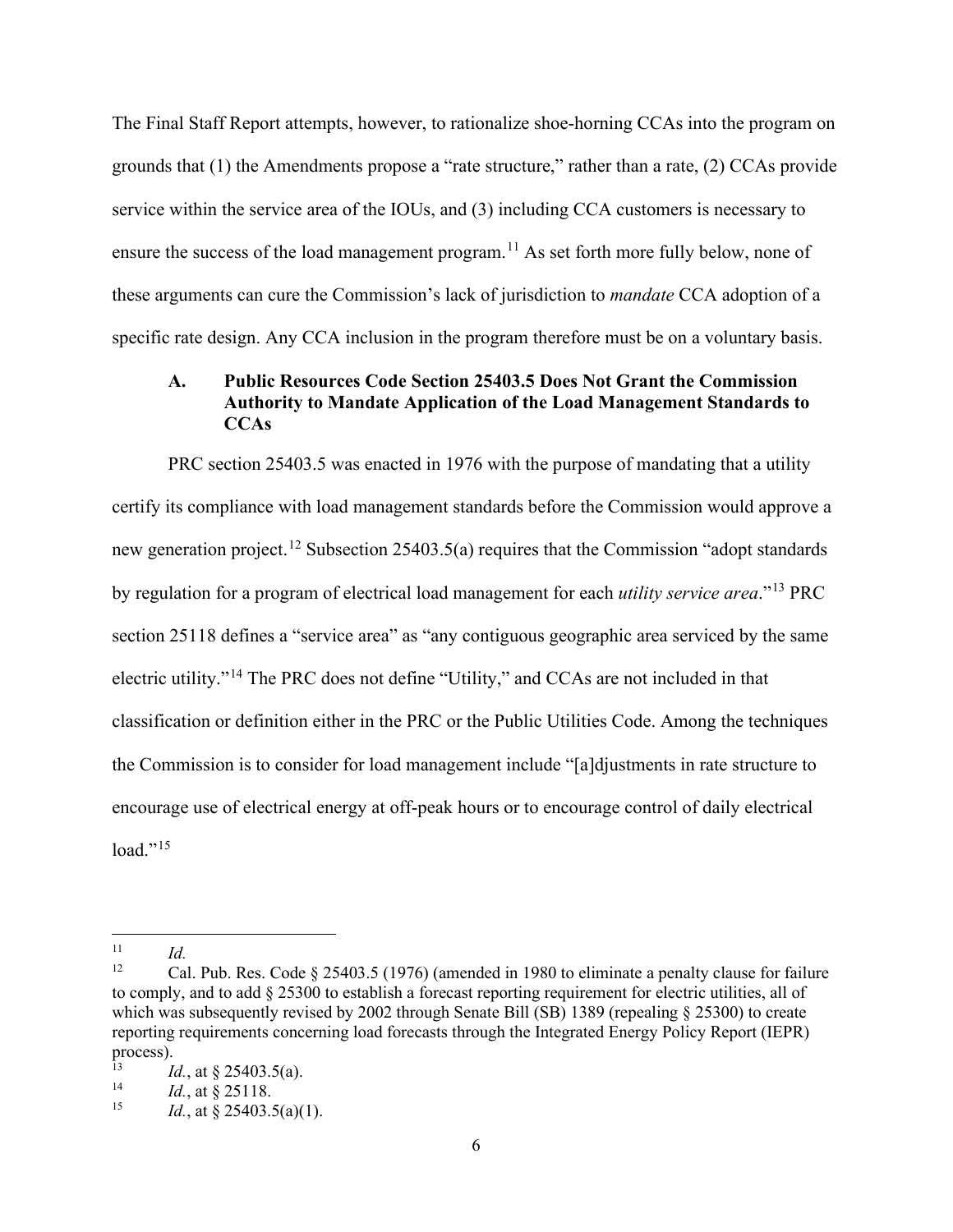Of note are the provisions of section 25403.5 that affirm that the load management program was intended only for CPUC-regulated utilities. For example, the statute states that "[c]ompliance with . . . adjustments in rate structure *shall be subject to the approval of the Public Utilities Commission in a proceeding to change rates or service*."[16](#page-9-0) The CPUC's jurisdiction extends to IOUs, and the CPUC has acknowledged its lack of ratemaking authority over CCAs.<sup>[17](#page-9-1)</sup> Therefore, on its face the statute explicitly suggests its exclusive application to only CPUCregulated utilities. Furthermore, section 25403.5 mandates that "[a]ny expense or any capital investment required of a utility by the standards shall be an allowable expense or an allowable item in the utility rate base and *shall be treated by the Public Utilities Commission as allowable in a rate proceeding*."[18](#page-9-2) Again, the clear language of the statute evidences its applicability to only CPUC-regulated utilities.

Given this statutory backdrop, the Final Staff Report acknowledges the inability to include CCAs within its direct statutory reach. To get around this fact, the Final Staff Report concludes that because CCAs operate as load-serving entities (LSEs) *within the electric utility service areas*, the Amendments must apply to CCA customers to ensure the programs' success:

> The Warren-Alquist Act was adopted prior to the creation of CCAs. Nevertheless, CCAs operate within the geographical service territories of electric utilities. So, load management standards apply to CCAs that provide electricity to customers within these service areas. *For load management standards to function in a manner that meets the intent of the statute, the standards need to apply to most electric customers.* To the extent CCA service is the default provider and continues to expand in

<span id="page-9-0"></span> $\frac{16}{17}$  *Id.* **C**<sub>20</sub>

<span id="page-9-1"></span><sup>17</sup> *See, e.g.,* Decision (D.) 05-12-041, *Decision Resolving Phase 2 Issues on Implementation of Community Choice Aggregation Program and Related Matters,* Rulemaking (R.) 03-10-003 (Dec. 15, 2005) at 9-10, 42 (noting that "existing law protects CCA customers" by subjecting "[e]ntities of local government, such as CCAs, . . . to numerous laws that will have the effect of protecting CCA customers and promoting accountability by CCAS," and that the CPUC has "consistently treated CCAs as standalone operations with ratemaking discretion").

<span id="page-9-2"></span><sup>&</sup>lt;sup>18</sup> Cal. Pub. Res. Code  $\S 25403.5(b)$ .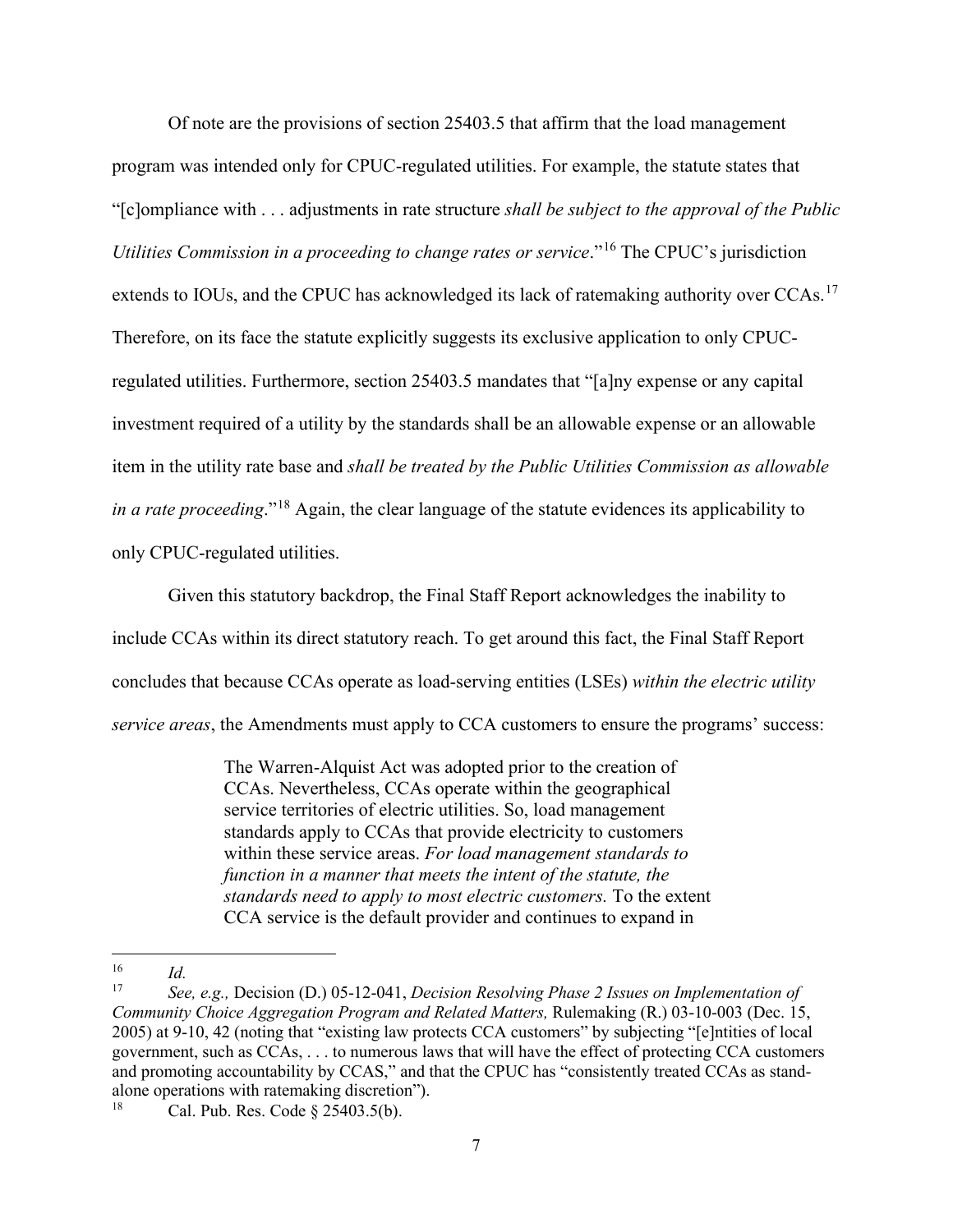California, *any other interpretation would diminish the effectiveness of the proposed amendments to the load management standards and defeat the purpose of the statute.*[19](#page-10-0)

According to this logic, the Commission's jurisdiction would extend to any matters, including unlawful rate mandates on CCAs, necessary to ensure the success of the load management standards. In other words, the Commission is using the end (success of the load management standards), to justify the means (assertion of jurisdiction over CCAs), even absent its authority to do so.

#### **B. The Commission's Rate Mandate Infringes on the Ratemaking Autonomy of CCA Governing Boards Prescribed in AB 117**

AB 117 passed in 2002 to enable local governments to establish CCAs to purchase electricity on behalf of residents and businesses in place of investor-owned utilities.<sup>[20](#page-10-1)</sup> CCAs have independent control over their procurement, for which they are authorized "to group retail electricity customers to solicit bids, broker, and contract for electricity and energy services for those customers."[21](#page-10-2) AB 117 incorporates an overall statutory and regulatory framework based on the principle of CCA operational and procurement autonomy. As part of CCA service, an implementation plan adopted by the governing board of a CCA is certified by the CPUC detailing operational processes including ratesetting and "[p]rovisions for disclosure and due process in setting rates and allocating costs among participants."[22](#page-10-3) In short, CCA governing boards have autonomy and independence from regulatory oversight, including the CPUC or this Commission, over their rate-setting and procurement on behalf of their customers.<sup>[23](#page-10-4)</sup> Critically, the CPUC has not mandated particular rates for CCA customers.

<span id="page-10-0"></span><sup>&</sup>lt;sup>19</sup> Final Staff Report at 17 (emphasis supplied).<br><sup>20</sup> AB 117 State 2002; ch 838 (codified at Cal

<span id="page-10-1"></span><sup>&</sup>lt;sup>20</sup> AB 117, Stats. 2002; ch. 838 (codified at Cal. Pub. Util. Code § 366.2).<br><sup>21</sup> Cal. Pub. Util. Code § 366.2(c)(1)

<span id="page-10-2"></span><sup>&</sup>lt;sup>21</sup> Cal. Pub. Util. Code § 366.2(c)(1).<br><sup>22</sup> *Id.* at § 366.2(a)(3)(B)(C)

<span id="page-10-3"></span><sup>&</sup>lt;sup>22</sup> *Id.*, at § 366.2(c)(3)(B)-(C).<br><sup>23</sup> See infra p. 17.

<span id="page-10-4"></span><sup>23</sup> *See, infra,* n. 17.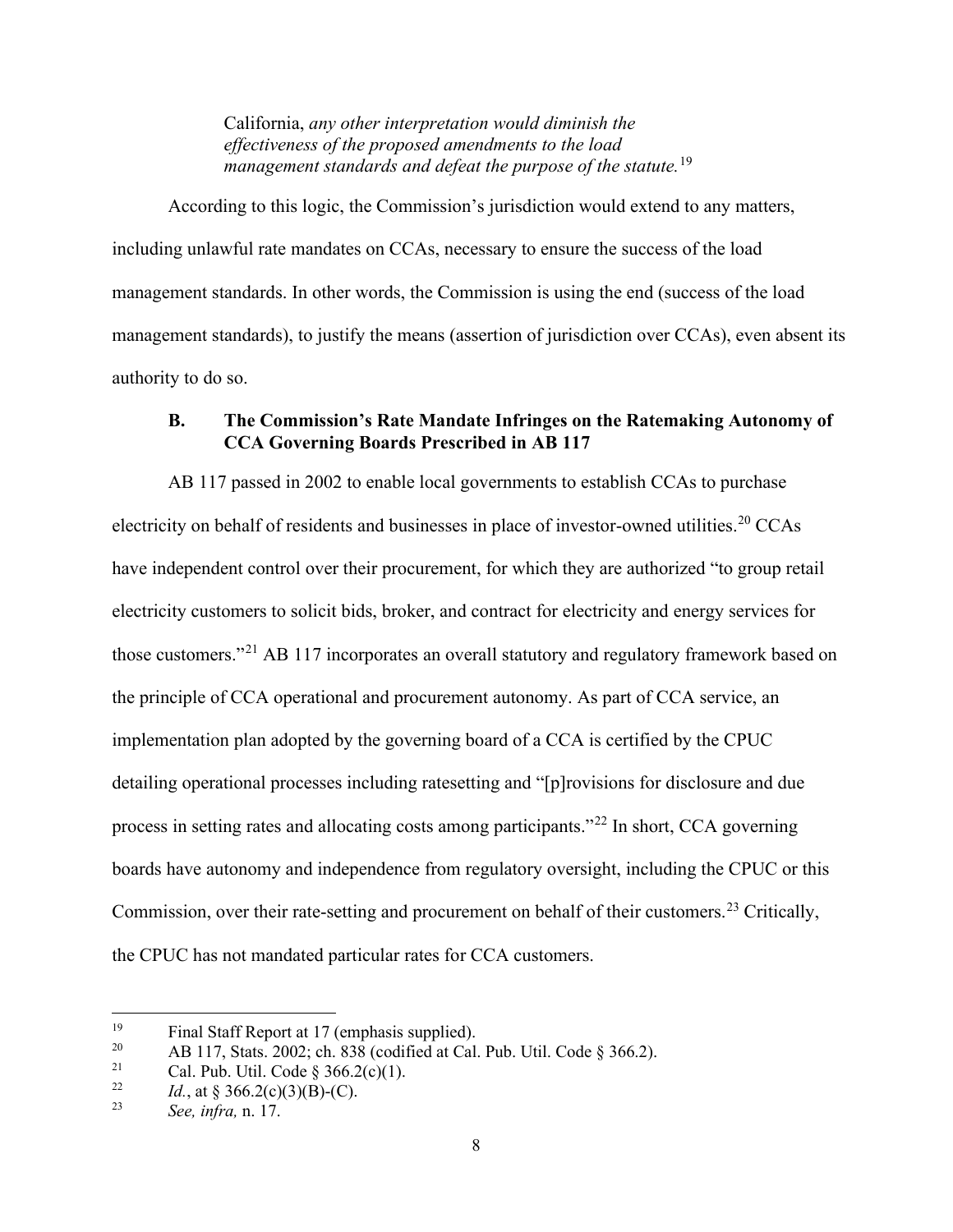After asserting its authority to include CCAs, the Final Staff Report correctly notes that *"[s]pecific to rate structure, the [Commission] does not have exclusive or independent authority.* "<sup>[24](#page-11-0)</sup> The Report also states that "rates proposed in compliance with the load management standards are subject to approval by the CPUC, *CCA governing boards*, and POU governing boards."[25](#page-11-1) Given the Commission's lack of ratemaking authority, the Report states that "the proposed load management standards address *overarching structural features, while the detailed mechanics of the rate design are left to the utilities and their regulators or governing boards*."[26](#page-11-2)

Despite these statements, the proposed Amendments *mandate* the development and submission of particular locational marginal cost rates for each customer class, with review, approval, and enforcement authority provided to the Commission.<sup>27</sup> In fact, subsection 1623(a)(1) even mandates the exact elements of how the CCA is to calculate "total marginal cost" in its rates. The Amendments go far beyond a "rate structure," and instead require CCA local governing boards to approve a particular rate design and calculation for each customer class of a CCA, with Commission enforcement consequences for failure to do so. While the Final Staff Report correctly notes that CCA governing boards have exclusive authority to set rates, the actual amended regulations improperly infringe on that authority and unlawfully impose prescriptive rate mandates outside of the jurisdiction of the Commission. As a result, the Amendments must be revised to remove the rate mandates, and instead provide recommendations to support the Commission's load management program.

<span id="page-11-0"></span><sup>&</sup>lt;sup>24</sup> Final Staff Report at 17 (emphasis supplied).<br>
<sup>25</sup> *Id.* (emphasis supplied)

<span id="page-11-1"></span> $\frac{25}{26}$  *Id.* (emphasis supplied).

<span id="page-11-2"></span> $\frac{26}{27}$  *Id.* (emphasis supplied).

<span id="page-11-3"></span>Amendments  $\S\S 1621(d)$ -(f) (mandates for submissions to Commission for approval), 1623(a) (mandate requiring development of marginal cost rates (as calculated according to the subsection  $1623(a)(1)$  for each customer class)).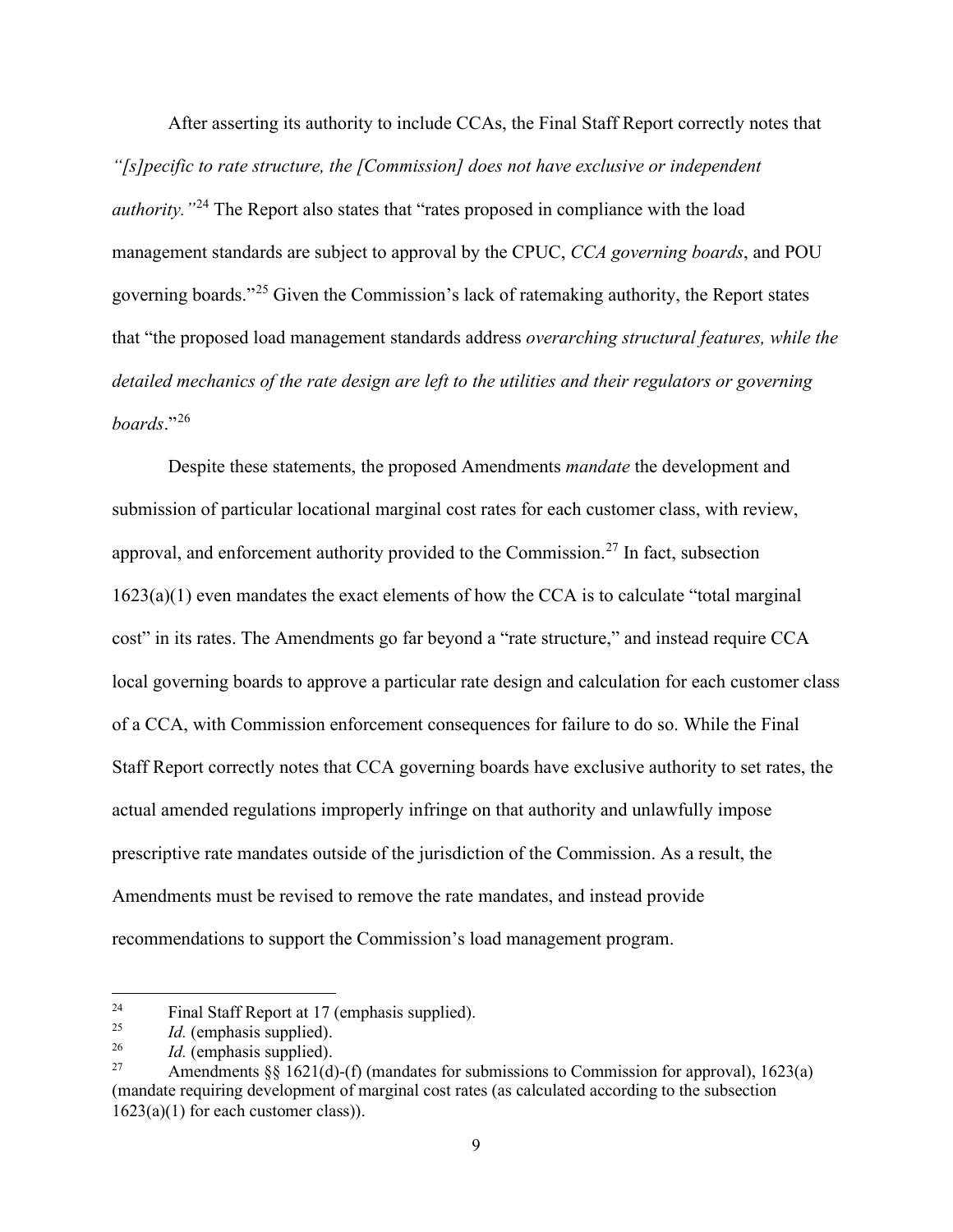#### **C. The Commission Should Recommend Voluntary Adoption of Marginal Cost Rate to CCAs to Further its Load Management Goals**

CCAs support the Commission's goals for load management, and generally support timebased rates uniquely developed by CCAs pursuant to their ratemaking autonomy and which suit each CCA's local needs. However, CCAs are currently unable to create time-based rates given the lack of access to necessary data to support such rates that would need to be provided by the IOU in the territory that the CCA operates. CCAs are hopeful that such data will be made available in the future and are amenable to rate *recommendations* provided by the Commission to support the load management standards. Accordingly, the Commission should modify the Amendments, consistent with the proposed language in Appendix A, attached hereto, to clarify that the proposed rate structures and tariffs are *recommendations* for CCAs, rather than *mandates*. The governing boards of each CCA will then retain their exclusive authority, and discretion, to adopt the recommended rates when technically feasible and cost effective for specific rate classes.

### **IV. THE COMMISSION SHOULD REVISE THE AMENDMENTS TO LIMIT APPLICATION OF THE REGULATIONS TO CCAS AND REMOVE CCAS FROM THE DEFINITION OF "UTILITY"**

The Amendments to section 1621 would add CCAs into the "Application" of Article 5 (sections 1621-1625), as well as add CCAs into the definition of "Utility." For the same reasons described in section III., above, the Commission must revise the Amendments as set forth in Appendix A to limit the application of Article 5 on CCAs and remove CCAs from the definition of "Utility." The Commission does not have the requisite authority under section 25403.5 to mandate broad load management programs for CCAs.

In addition, as currently drafted the Amendments would inadvertently apply all current and future sections of Article 5 on CCAs, even those not being considered in this rulemaking. By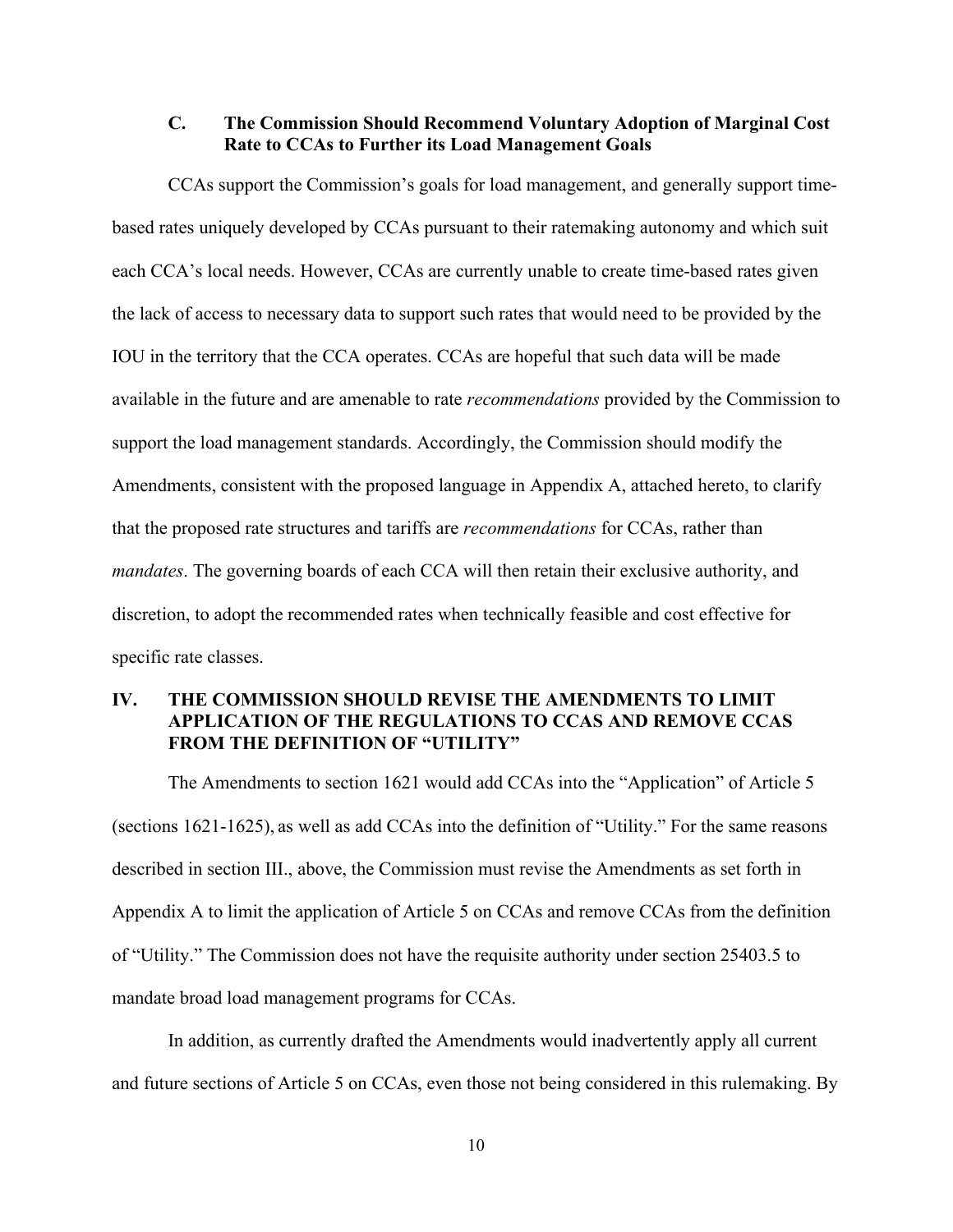adding CCAs into the "Application" of Article 5, as well as adding CCAs into the definition of "Utility," CCAs would be mandated to comply with sections 1622 (utility peak load cycling programs applicable to residential electric water heaters and electric air conditioners), 1624 (running of swimming pool filter pumps during off-peak hours), and 1625 (load management standards for non-residential customers). Imposing the requirements of sections 1622, 1624, or 1625 on CCAs was never contemplated in the pre-rulemaking phase or in the Final Staff Report. Therefore, the Amendments should be revised as set forth in Appendix A to limit the application of Article 5 to exclude CCAs.

### **V. THE COMMISSION CAN ACHIEVE ITS LOAD MANAGEMENT GOALS BY RECOMMENDING VOLUNTARY ADOPTION OF RATES BY CCAS TO POPULATE THE MIDAS DATABASE**

From a high level, the goals of the MIDAS database and the Commission's proposed load management program are compelling – to "form the foundation for a statewide system of granular time and local dependent signals that can be used by automation-enabled loads to provide real-time load flexibility on the electric grid."[28](#page-13-0) The Commission likely committed extensive resources to the creation of the MIDAS system, a central, statewide machine-readable database of rates and other grid signals accessible to customers and third-party automation service providers. Central to the success of the MIDAS database, however, is the adoption by "Utilities" of hourly locational marginal rates to populate the MIDAS database. Without those rates, the Commission believes that its hopes for the MIDAS system cannot be fulfilled, and third-party automation service providers will lack the incentive to develop demand response products to interact with the MIDAS database.

<span id="page-13-0"></span><sup>28</sup> Final Staff Report, Abstract at iii.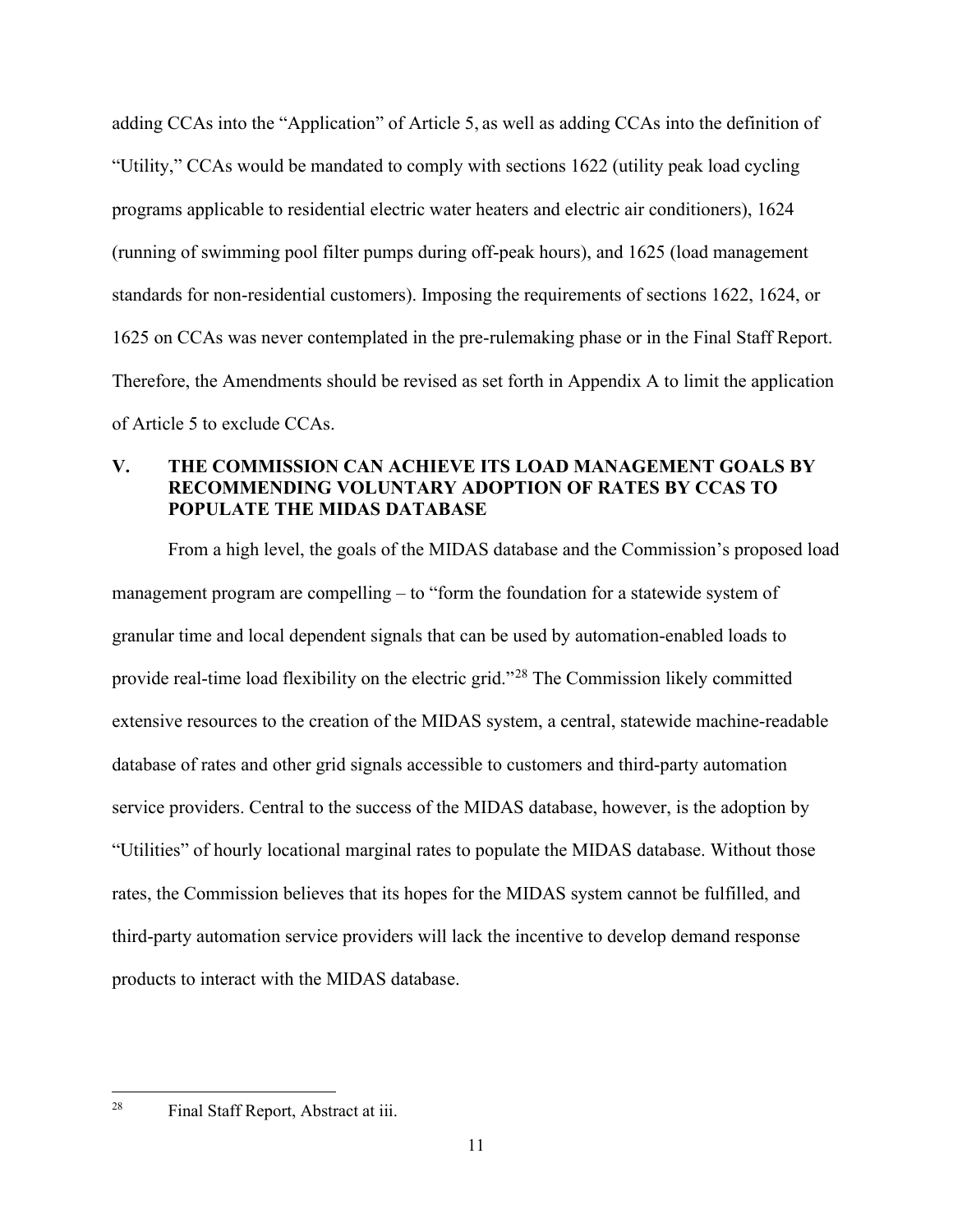The problem with this "tail wagging the dog" strategy is that forcing uniform rate design on a diverse group of LSEs subject to unique legal, regulatory, and commercial constraints is problematic and complex. With respect to CCAs, the Commission simply lacks the legal authority to require the adoption of the rates. In addition, from a practical and commercial perspective, each CCA has unique characteristics that contribute to any decision to adopt particular rates for customers.

In short, the Commission *cannot* force fit a particular rate on a CCA to satisfy the requirements of its MIDAS system. Instead, the Commission *can* recommend voluntary adoption of such rates to populate the MIDAS, with the promise to LSEs such as CCAs of a method to allow their customers to access this simplified approach to demand response. CalCCA therefore encourages the Commission to adopt the modifications to the Amendments as set forth in Appendix A.

#### **VI. CONCLUSION**

CalCCA appreciates Commission staff's efforts in Docket 21-OIR-03 and looks forward to further collaboration on this topic.

Respectfully submitted,

Guelyn Take

Evelyn Kahl General Counsel and Director of Policy CALIFORNIA COMMUNITY CHOICE ASSOCIATION

February 7, 2022